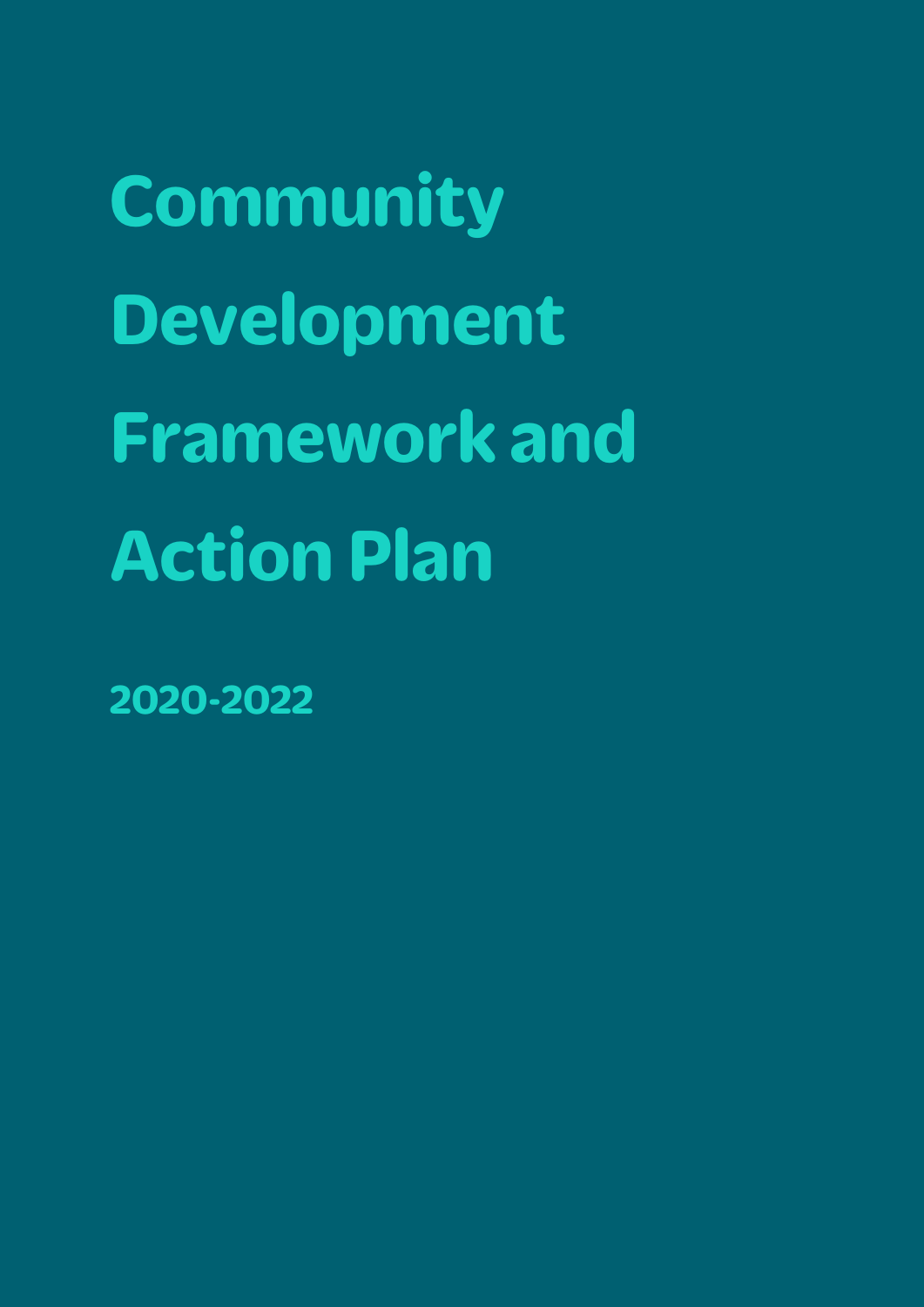# **Acknowledgment**

The Surf Coast Shire proudly acknowledges the Guilijan and the Gadubanud peoples of the Eastern Maar and the Wadawurrung as the traditional custodians of the Surf Coast Shire region.

We pay our respects to their Ancestors and Elders, past, present and emerging. As the oldest living culture on earth, we recognise and uphold their continuing relationship to their traditional lands.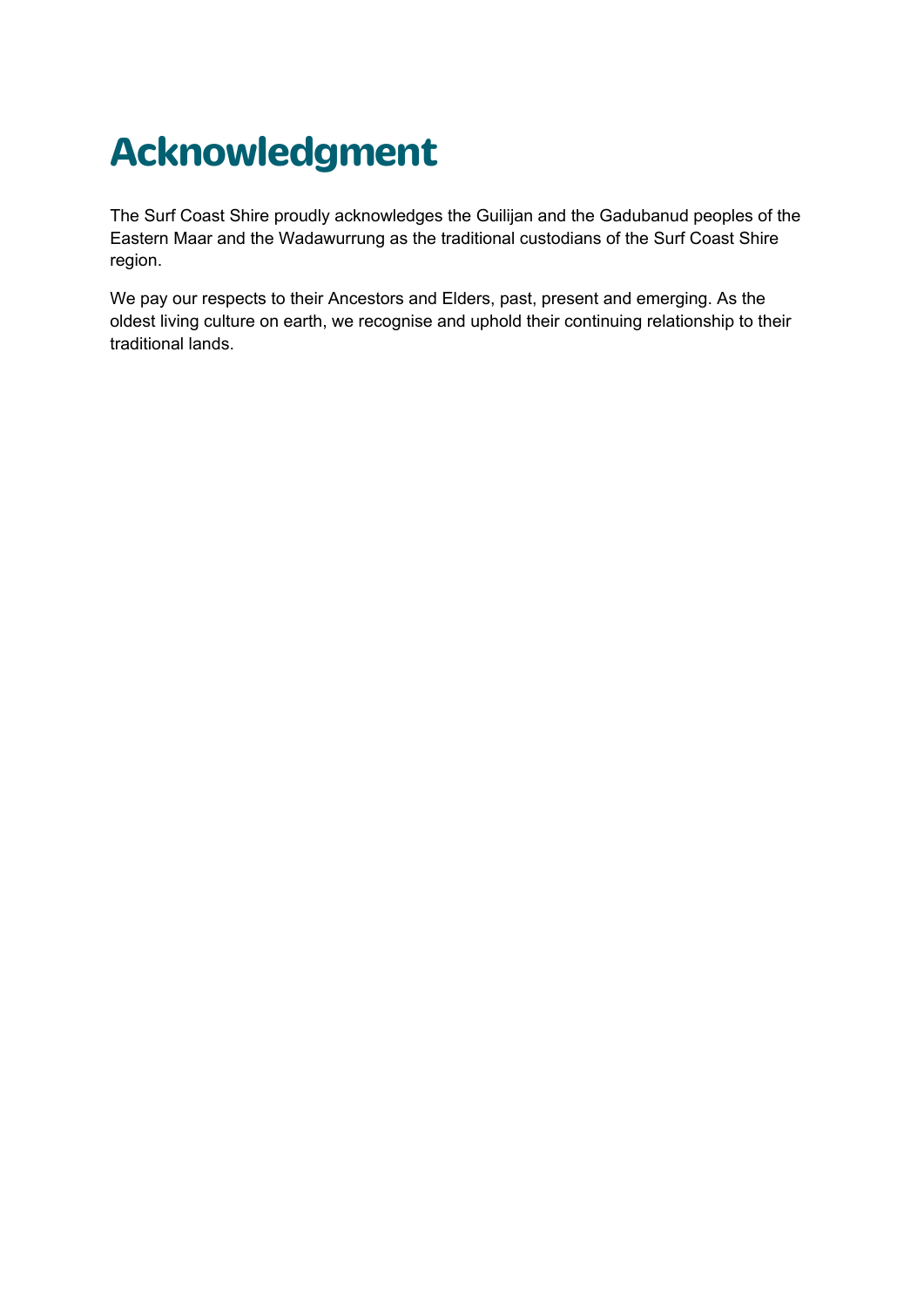## **Introduction**

The Community Development Framework and Action Plan 2020-2022 animates the approach Council will take in utilising evidence based Community Development principles to support communities of place, identity and interest across the Surf Coast Shire to identify and achieve their aspirations.

#### **What is Community Development?**

Community Development is both a process and an outcome. Central to the notion of Community Development is 'doing with' rather than 'doing to' or 'doing for' communities.

Community Development approaches seek to harness all of the potential resources at the disposal of communities by bringing together individuals, community groups, social enterprises, businesses, government departments and regional bodies to make a positive difference in the development of healthy, vibrant and sustainable communities.

The United Nations (2014) defines Community Development as "a process where community members come together to take collective action and generate solutions to common problems."

Emerging from the shadow of top down, centralised approaches of urban renewal, Grass roots, participatory 'community organizing' movements began in Chicago in the 1930s.

Since that time, a number of Community Development approaches have emerged, adding to an understanding of the way Community Development is practiced.

A strengths-based Community Development approach seeks to build on an individual's strengths rather than any perceived deficits.

Similarly, an Asset-Based Community Development (ABCD) approach begins the process of working with communities by identifying and building on their assets rather than needs. Assets include physical infrastructure, places of natural or cultural heritage, services, skills networks (Kretzman & McKnight, 2005).

As Community Development approaches evolved, their practitioners began to recognise that the sense that individuals and communities have of themselves is inextricably linked to place and their unique natural environment, culture, lifestyle, industries and history. Place based Community Development approaches join up the efforts of all community stakeholders (citizens, industry, diverse non-government organisations and all levels of government) to improve the social, economic and physical wellbeing of a defined geographical location (State Government of Queensland, 2017).

More recently, Collective Impact approaches have endeavored improve collaboration between parties who share common goals and objectives (Kania & Kramer, 2011). Collective Impact approaches specify five conditions to achieve the desired change: a common agenda, continuous communication, mutually reinforcing activities, backbone support, and shared measurement (Ibid).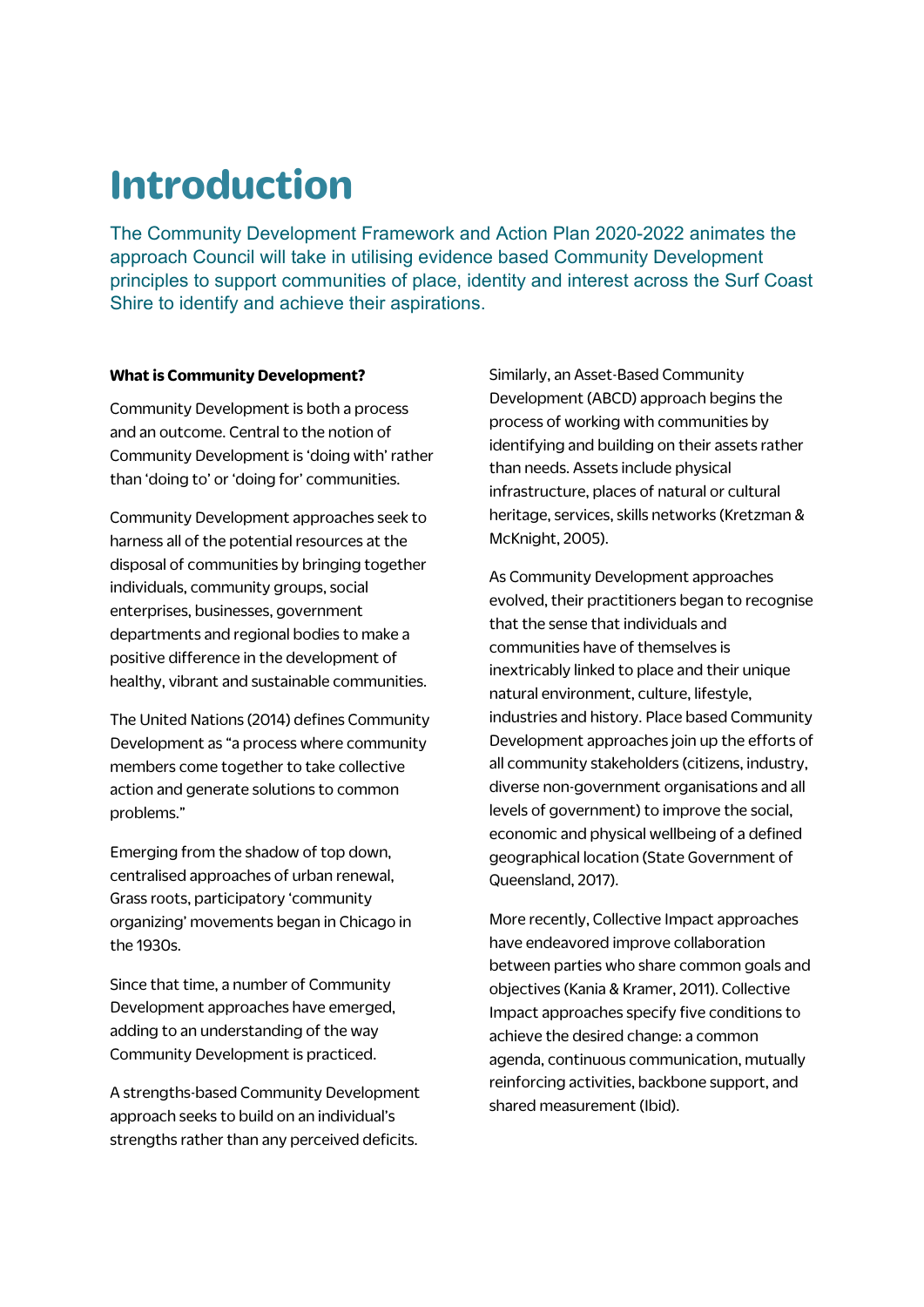Community Development requires the redistribution of power to address the causes of inequality and disadvantage. A shift in power from public institutions to communities doesn't signify a 'hands off' approach. Along with the principles of empowerment, self determination and collective action, Community Development is grounded in human rights, inclusion and social justice. Community Development approaches recognise that inequities in health and wellbeing are socially and spatially patterned. Through Community Development initiatives, community members can become more empowered, such that they can increasingly recognise and challenge the conditions and structures that set up disempowerment or negatively impact their wellbeing (Ife, 2016).

#### **Why Surf Coast Shire Council invests in Community Development**

Investing in Community Development supports Surf Coast Shire Council to meet its commitments under various Acts of Victorian state government by enabling an environment that supports and strengthens the capacity of the community and individuals to achieve best outcomes for the municipal community, including future generations with respect to the economic, social and environmental sustainability of the municipal district (Local Government Act 2019).

Investing in Community Development also helps Council to achieve its purpose and direction.

Surf Coast Shire Councils exists 'to help our community and environment to thrive'.

Community Development principles seek to support healthy people and places through valuing the strengths of others and partnering with individual and communities to achieve their goals.

In line with the organisation's purpose and direction, the Surf Coast Shire 2017-2021 Council Plan commits to;

- 1. Develop and implement a program to support communities of place and interest, and provide a place for them to identify and achieve their aspirations
- 2. Facilitate and support high levels of volunteering in the community.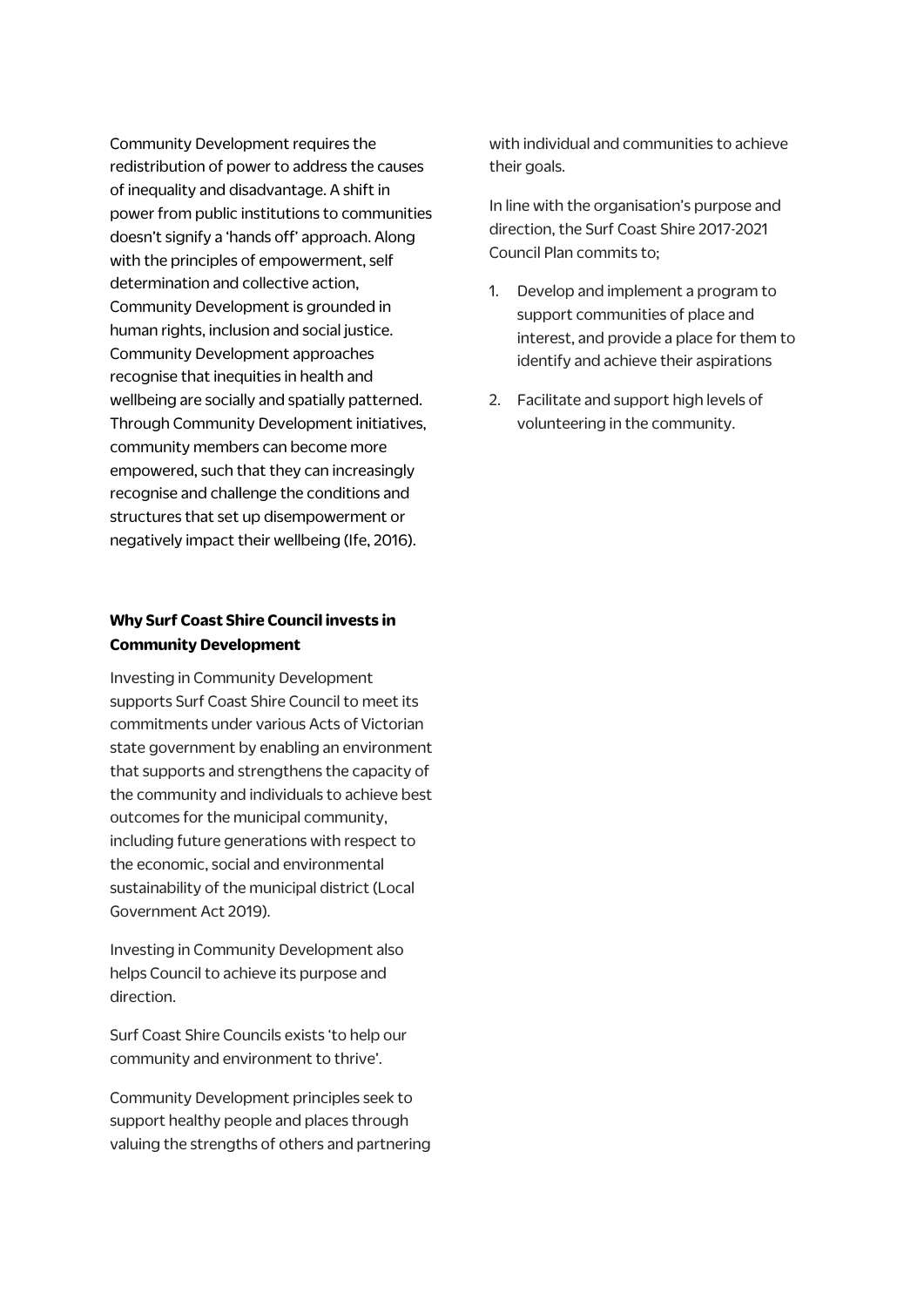#### **Community Development Policy.**

Community Development is not a neat, linear approach. There is no rulebook or universally applicable prescriptive process. To support our diverse and ever-changing communities to be active and successful in achieving their aspirations, Council has adopted a Community Development Policy, which set outs guiding principles that are adaptive and may be drawn on in specific contexts to guide Community Development outcomes.

The Surf Coast Shire Council Community Development Policy is underpinned by the following principles:

- community members are experts in their lives and communities, and consequently Council values their knowledge and wisdom
- each community member has knowledge, skills, care and connections. Feeling valued and capable depends on whether that knowledge and know-how can be shared and utilised
- community members are empowered to take the lead every stage, from deciding on issues, to identifying and building on assets, from selecting and implementing actions to monitoring and building improvements into future planning
- strong, productive relationships, nurtured over time, and a shared way of working are central to achieving lasting change
- the sense that individuals and communities have of themselves is inextricably linked to place. In working with communities Council considers the unique and interacting elements

of nature, culture, lifestyle, industries and history of our towns and villages.

Council will working according to the Policy principles and makes a commitment to:

- 1. Seek out the diverse perspectives and experiences of Surf Coast Shire communities to ensure Council's understanding of communities' needs and strengths inform planning, decision-making and advocacy
- 2. Align supports to empower community members, groups and businesses to create the positive changes they want to see in their communities
- 3. Be flexible and responsive in its design and implementation of programs and services, trialling and evaluating new ways to achieve community outcomes
- 4. Consistently invest in developing social capital by prioritising relationship building among a diverse range of partners
- 5. Be principled and equitable in its planning and allocation of resources to support communities' access to infrastructure, open space, facilities, programs and services and networks.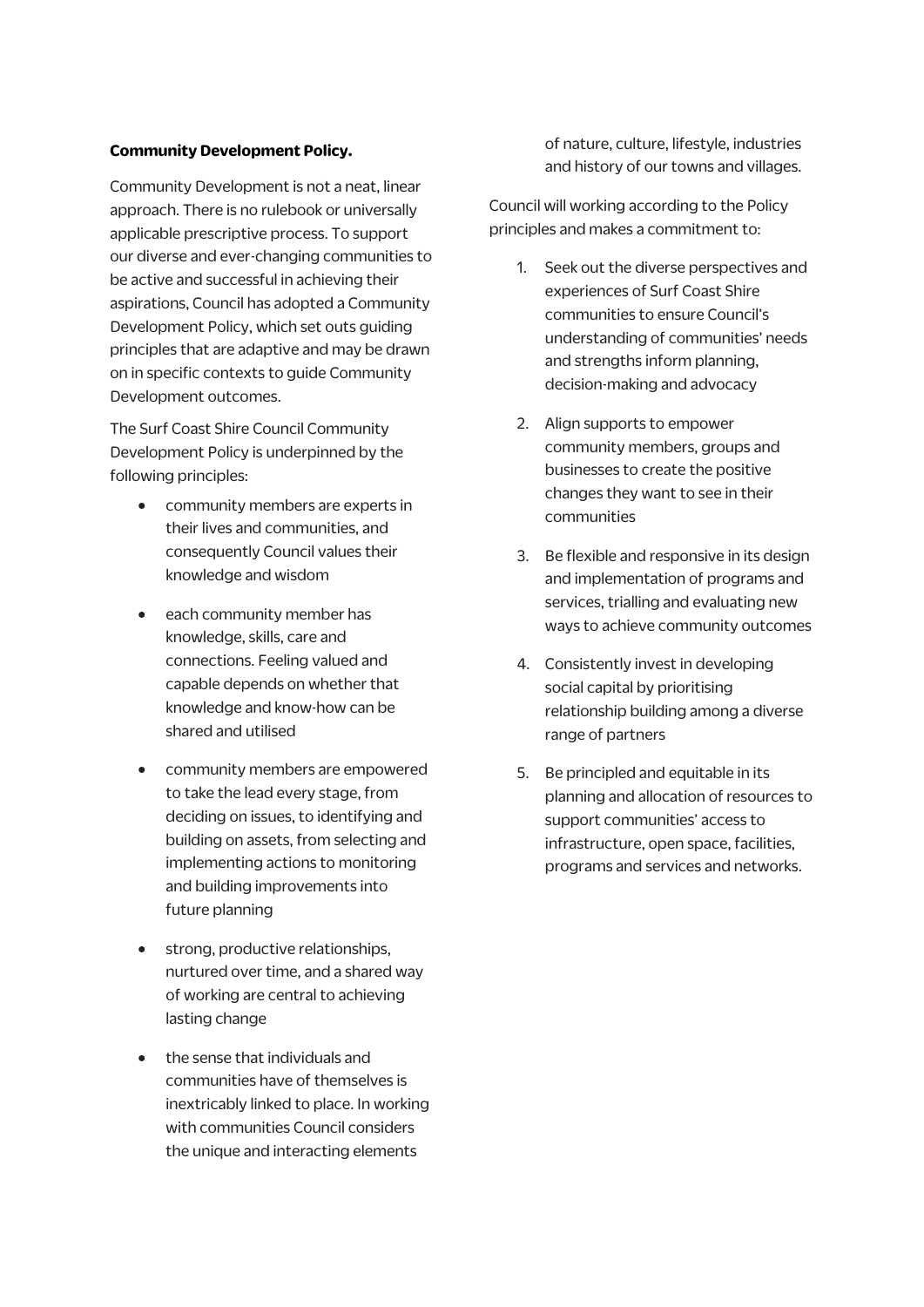# **Community Development Profile**

Research and community engagement shows Surf Coast Shire has a strong culture of volunteering and Community Development, assets that support the community and environment to thrive.

This section will provide a snapshot of volunteering and Community Development on the Surf Coast currently in order to provide context and background.

#### **Volunteering rates**

The data indicates there is a strong volunteer culture in Surf Coast Shire with higher than regional Victoria, metropolitan, state and national volunteer rates. In 2016, there were 6,514 volunteers in Surf Coast Shire representing 28% of the population 15 years and over<sup>1</sup>.



(Source: Australian Bureau of Statistics (2016) Population and Housing Census)

The strong volunteer culture runs throughout the Shire with all major towns demonstrating a volunteer rate higher than the regional Victorian average.



(Source: Australian Bureau of Statistics (2016) Population and Housing Census)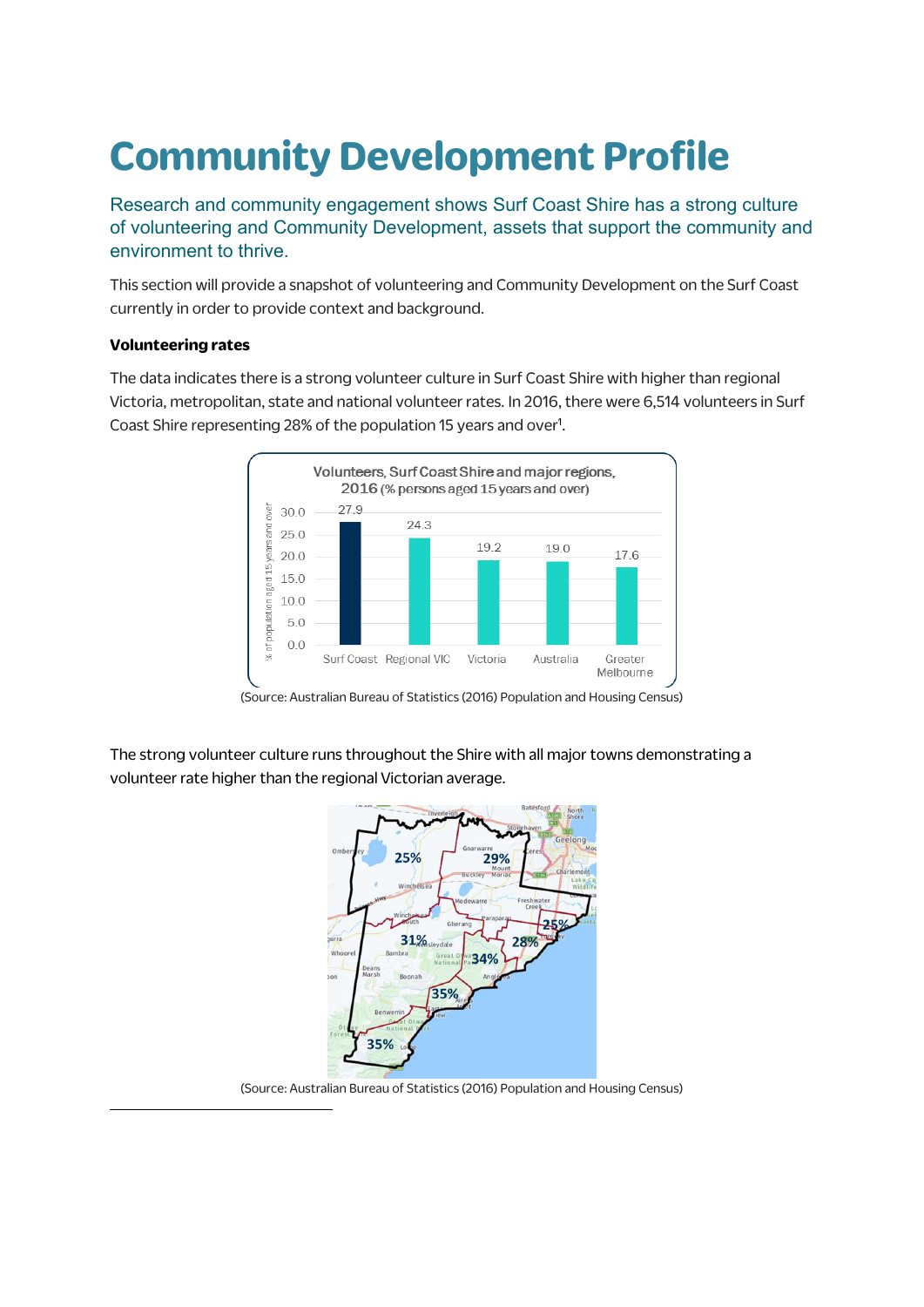The age profile of Surf Coast Shire volunteers matches state and national trends with the highest rates of volunteering seen in the age groups of 65-74 years and 45-54 years age groups, followed by 55-64 years (29%) and then 75-84 years and 35-44 years (28%).



(Source: Australian Bureau of Statistics (2016) Population and Housing Census)

#### **Community Development and Participation**

The Victorian Government ceased measuring the extent of Community Development or community driven action across the state in 2008. However, the Victorian Population Health Survey (2014) does show that Surf Coast has significantly higher levels of participation in community groups and community events compared to regional and state averages, except in religious groups.

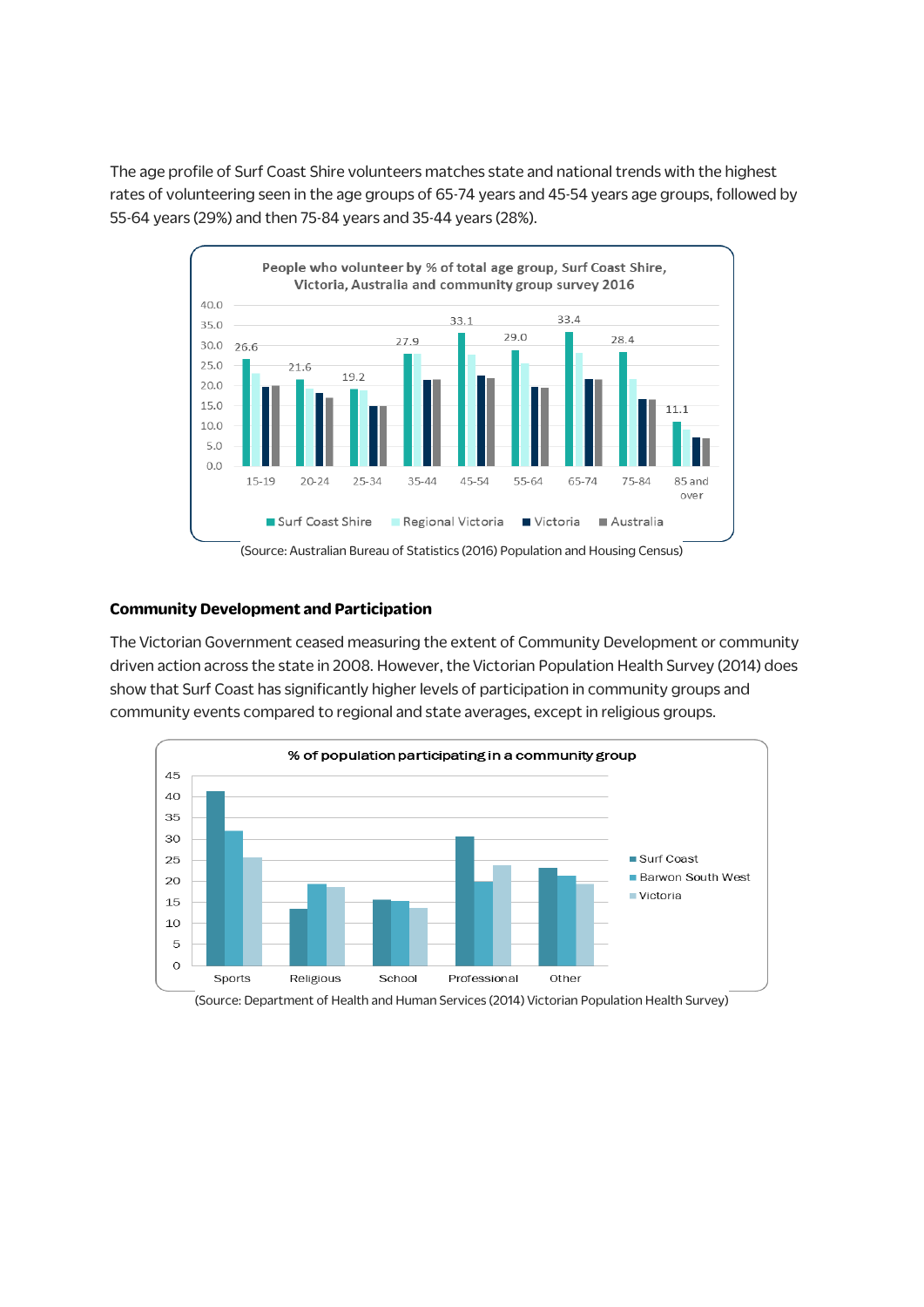

The research identified over 600 community organisations or groups across the Shire providing programs and events focused on social, environment, cultural and political outcomes.

#### **Surf Coast Shire Council's existing Community Development programs and services**

Surf Coast Shire Council currently provides a range of programs and services aimed at supporting Community Development and volunteering across the shire. These programs and services include;

- Provision of grants: small grants, community event grants, art development seed funding, seniors' festival, volunteer week, etc.
- Provision of assets and facilities to support community organisations programs and operation
- Advice and information from Council officers in the areas of social, health, sports and recreation, environment and cultural and economic development to support community run programs, events and enterprises
- Developing community proposals including funding strategies and brokering access to relevant grant, funding, sponsorship sources through the Community Project Development Program
- Facilitating community group networks e.g. Heads of Sheds, Neighbourhood Houses, etc.
- Assistance managing community projects on Council land via the project management office
- Provision of access to skill and leadership development through the Casuarina and Environmental Leadership Programs, community group governance and volunteer training
- Provision of support for volunteers including volunteering opportunities at Council and in the community.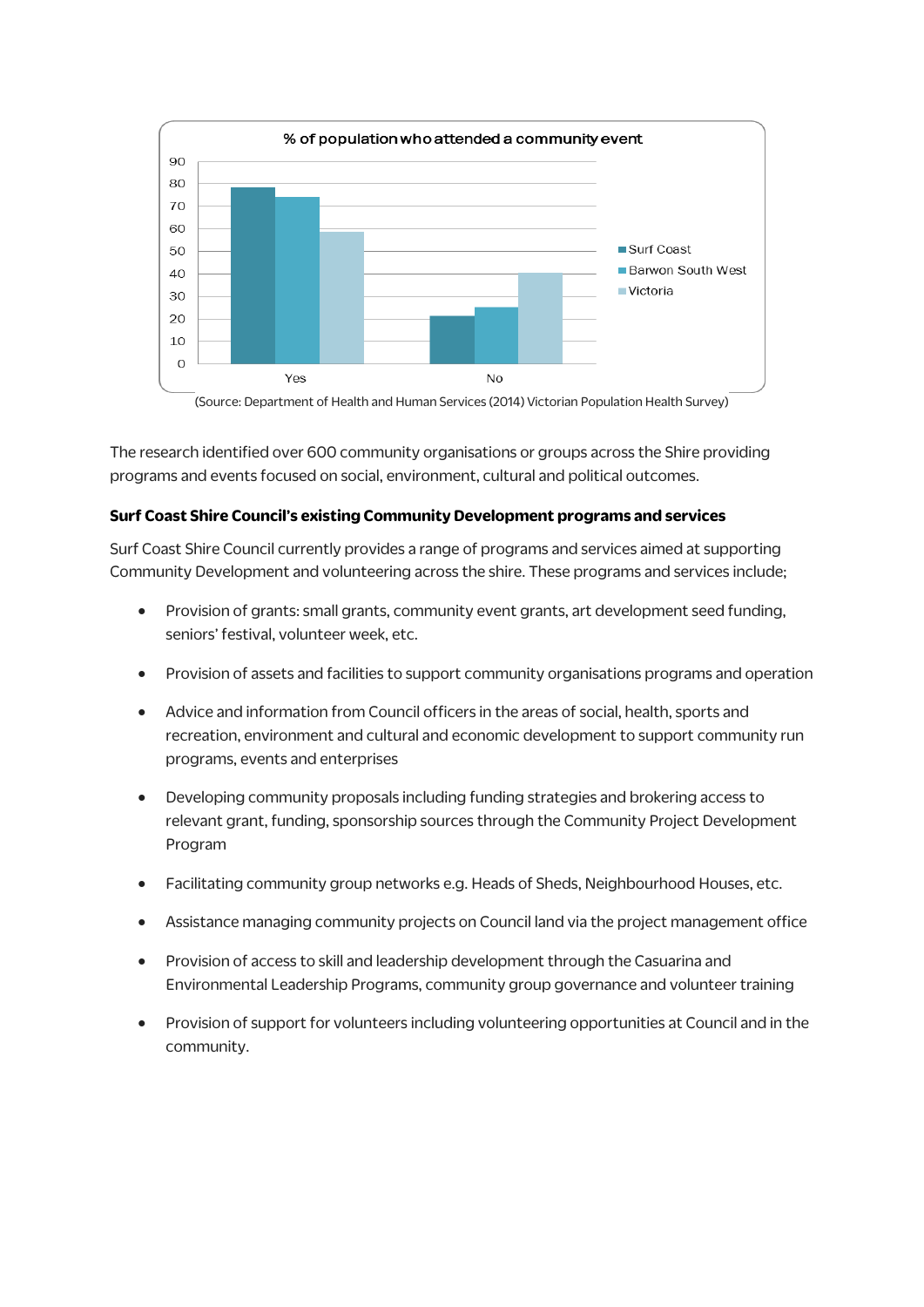#### **Community Engagement Results**

Community engagement was undertaken to seek community organisations input to the development of this framework and action plan. Council received 124 responses from 75 community groups for the community group's survey and five focus group discussions were also completed.

The community engagement research found of Council's existing services the provision of grants, assets and advice from Council officers were the most helpful. However, it should be noted that grants, assets and general advice from officers are also the initiatives with the most breadth, in that they support the highest number of community groups. The Community Project Development Program, facilitation of networks assistance managing projects on Council land provides more intensive support to a smaller number of groups hence why they may have received a lower result.



Q3. Which of the following Council programs does your group find helpful? (Tick as many as apply)

(Source: Surf Coast Shire Council Community Groups Survey, 2019)

Community organisations on the Surf Coast also rated and listed additional programs and focus areas that Council could provide to support Community Development and volunteering. The top areas are represented by the tables below.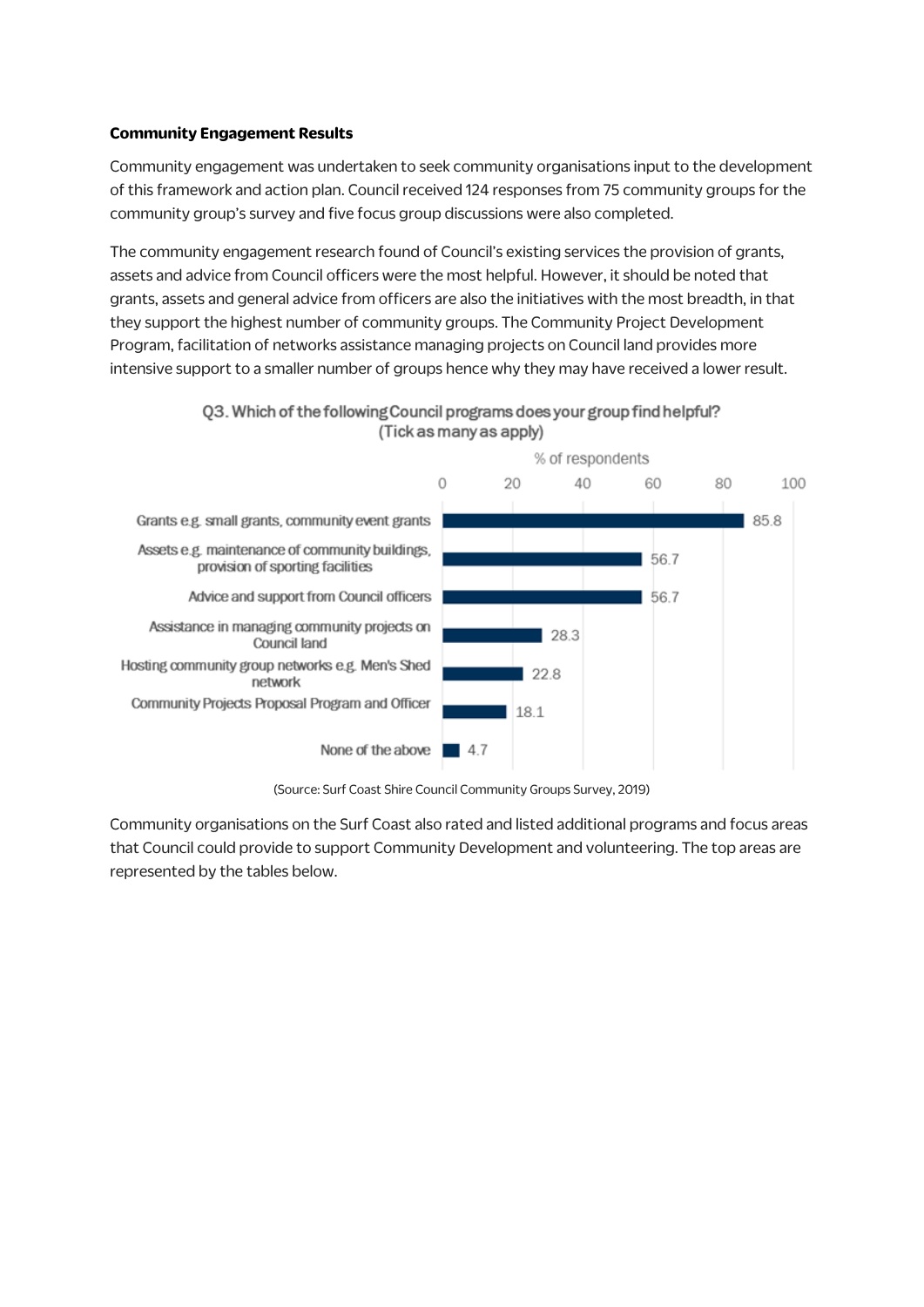

(Source: Surf Coast Shire Council Community Groups Survey, 2019)



(Source: Surf Coast Shire Council Community Groups Survey, 2019)

74.5% of respondents outlined their group required information, permission or permits from Council to deliver a project or event. 62.5% outlined a good experience in working with Council, 26.9% as good and only 4.8% as poor.



(Source: Surf Coast Shire Council Community Groups Survey, 2019)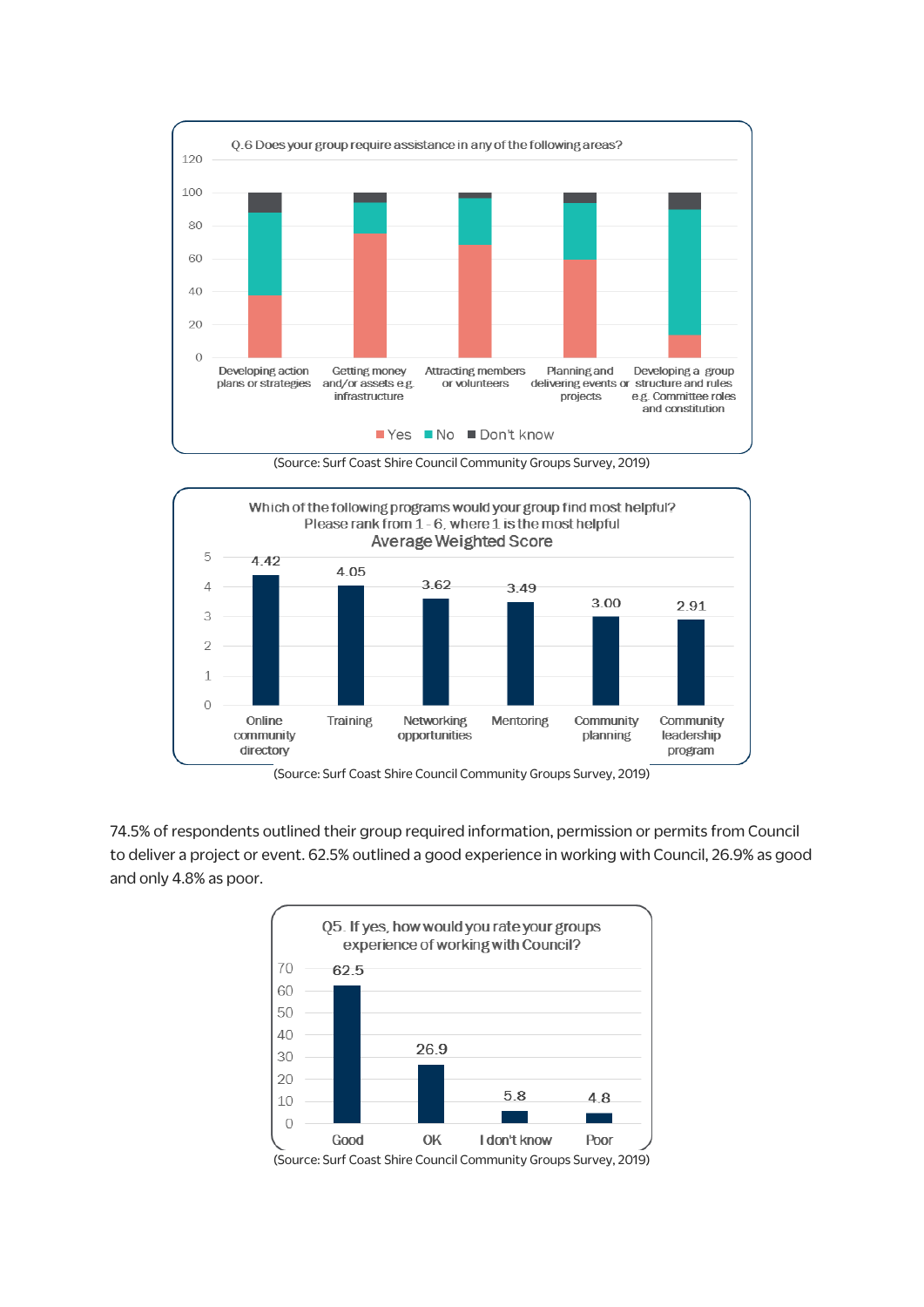The three main themes that emerged from the five focus groups include;

- 1. Communications and Engagement; an opportunity for Council to improve communication and engagement especially with place based committees
- 2. Agency Coordination; a need for Council to play a larger role in support communities to liaise with the large number of public agencies often involved in their projects
- 3. Council's support for community planning processes was strong in some communities. Other communities feel that they had already undertaken this work or that it might not be useful.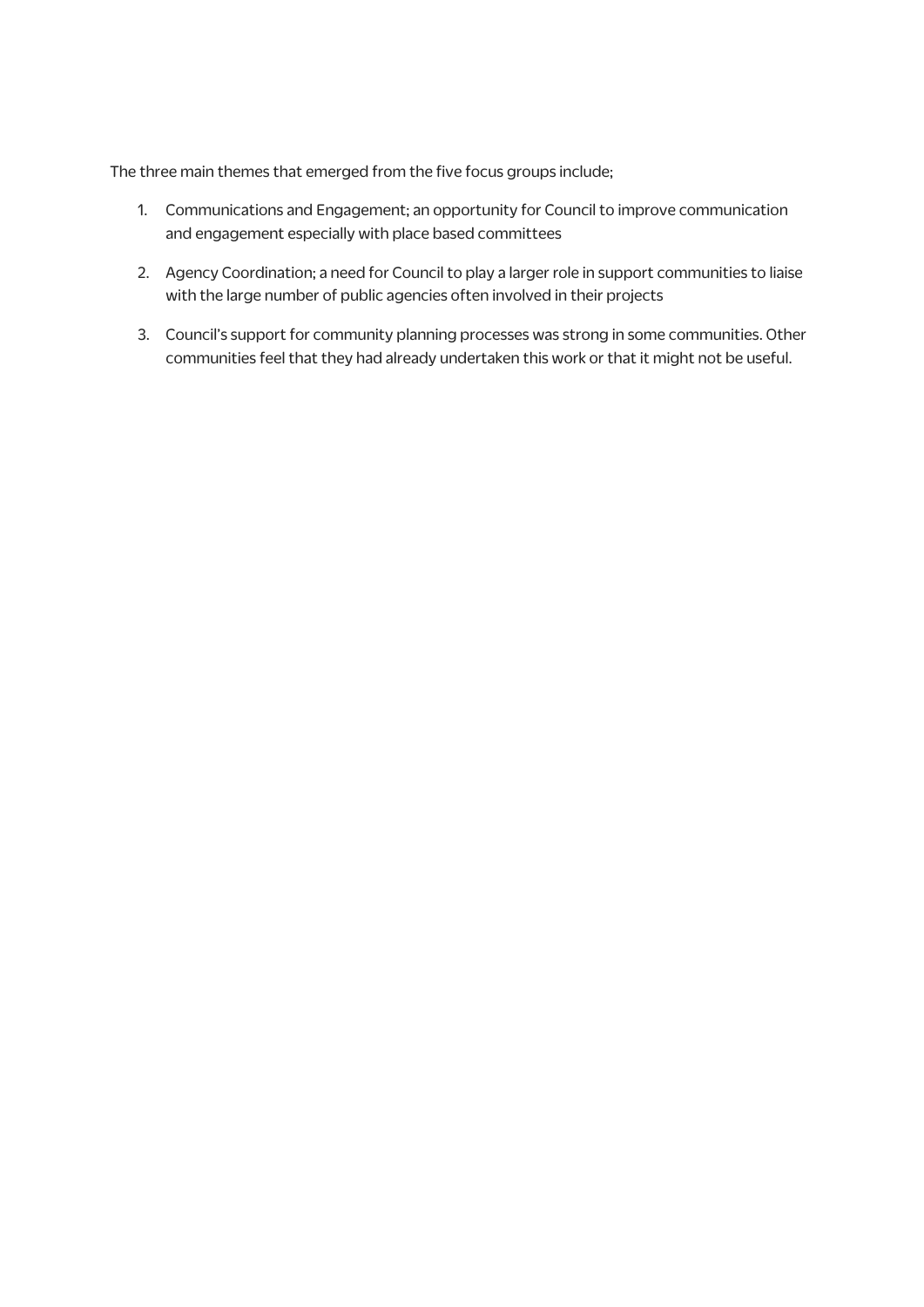# **Community Development Framework and Action Plan**

The Community Development Framework references the guiding principles of the Community Development Policy and provides an extra layer of detail (the 'what', the 'why' and the 'how') in describing the strategies that Council will employ in the medium term (four years) to achieve its longer term vision of healthy, vibrant and sustainable communities (10 years).

The Community Development 2020-22 Action Plan provides further detail again in describing the initiatives that will be undertaken (the 'what', 'who' and 'when') in the next two years (short-term) that will help Council achieve these medium-term objectives.

The strategies selected in the Framework and the actions included in the Action Plan respond to the recommendations identified in the research findings and community engagement undertaken as part of this project.

#### **Community Development Framework – the 'what', 'why' and 'how'.**

The corollary of the Community Development Policy principle of recognising that community members **are experts in their lives and communities** is a commitment to diverse engagement. Seeking out different perspectives and valuing lived experience expertise will improve our understanding of communities' needs and strengths and ensure our decision-making is well informed and relevant. Council will undertake inclusive and accessible engagement to increase communities' investment in and ownership over strategic planning and decision-making that affects them.

In acknowledging that **each community member has the knowledge, skills, care and connections to contribute** to collaboratively making positive changes in their communities, Council commits to the development and empowerment of local leaders and community builders. Council will focus our knowledge, skills and resources to build the confidence and capacity of community members to identify and deliver community projects. Council will provide access to information, training, mentoring and resourcing opportunities to individuals, community groups and businesses.

Where **community members are empowered to take the lead every** stage, their priorities are better understood and met. Where communities pinpoint issues and identify assets that may be built on, where communities elect strategies to employ, design and implement initiatives and determine their measures of success, they are invested in and take stewardship over the process and the outcomes. A greater understanding of what our communities' value will enable Council to better direct its resources. More effective resource allocation will enable Council to better respond to the future demands of a growing population and shifting expectations in terms of planning and provision of infrastructure and services. Council will support communities to meet more their own needs by being flexible and responsive in its design and implementation of programs and services, trialling and evaluating new ways to achieve community outcomes.

Being flexible and responsive and working where there is already momentum in our communities will enable Council to identify and negotiate new ways of fulfilling the roles and functions of local government. This will encourage the development of new partnerships to enable a diverse range of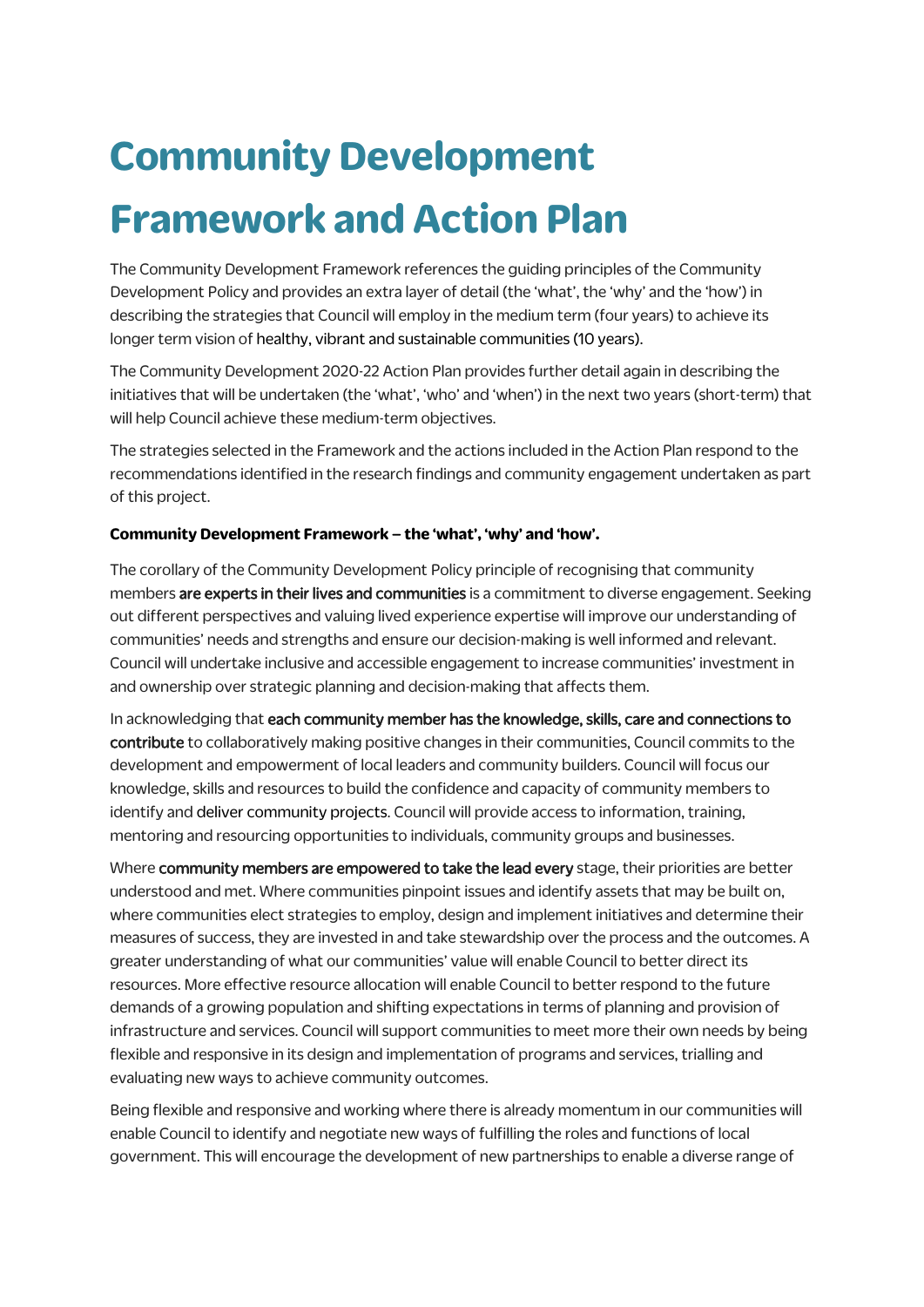individuals, organisations and businesses to collectively implement strategic responses to local challenges. Council will invest in developing **strong productive relationships, nurtured over time and a shared way of working** to achieve lasting change.

The **sense that individuals and communities have of themselves is inextricably linked to** place. In working with communities, Council will consider the unique and interacting elements of nature, culture, lifestyle, industries and history of our towns and villages. In taking a place-based approach, Council will also consider the research that shows that independent of individual socio-economic position (compositional factors), characteristics of the places in which people live (contextual factors) affect health inequities (Corti et al 2016 p. 2). Well planned and governed townships working across the natural, built, social, economic and environmental aspect of policy systems can promote health and wellbeing. In supporting place based Community Development, Council will be principled and equitable in its planning and allocation of resources to support communities' access to infrastructure, open space, facilities, programs and services and networks.

The below spreadsheet sets out the 'what', 'why' and 'how' of the strategies that Council will utilise alongside the 'what', 'when ' and 'who' of the initiatives it will undertake over the financial years of 2020-21 and 2021-22.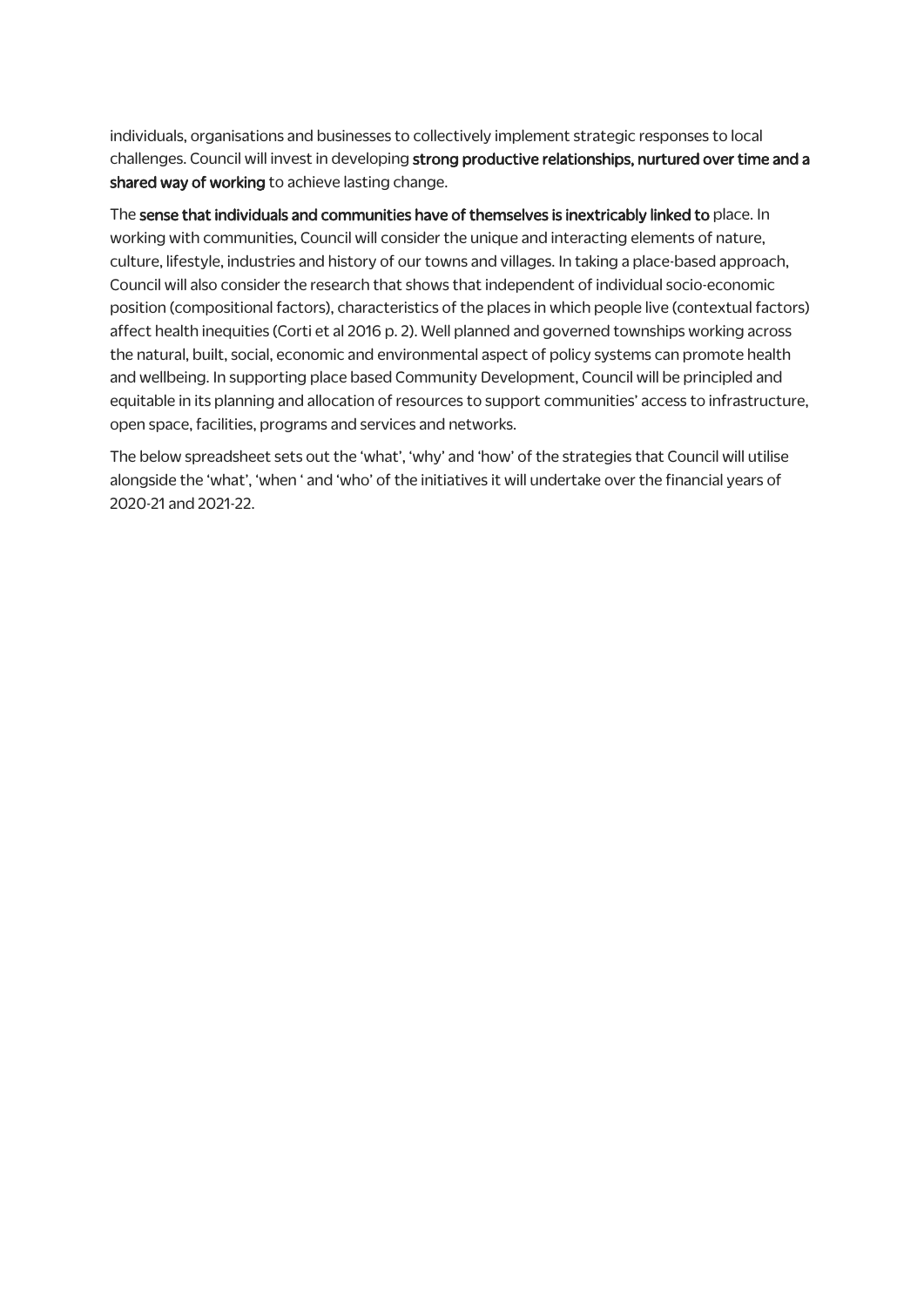### **Community Development Action Plan**

It should be noted the two-year action plan is not intended to achieve the entire framework, but instead are the next steps in a longer-term commitment to Community Development and volunteering. The actions with a (new) next to them are initiatives that Surf Coast Shire Council has not previously implemented. Those without a (new) symbol have already been implemented or the action is to improve an existing program.

| <b>WE BELIEVE</b>                                         | <b>WE COMMIT TO</b>                                                                                                                                                                                                                                                                    | <b>STRATEGIES WE</b><br><b>WILL EMPLOY</b>                                                                                                                                                      | INITIATIVES WE'LL IMPLEMENT IN Y1-2                                                                                                        | <b>RESPONSIBILITY</b>             | <b>TIMEFRAME*</b> |
|-----------------------------------------------------------|----------------------------------------------------------------------------------------------------------------------------------------------------------------------------------------------------------------------------------------------------------------------------------------|-------------------------------------------------------------------------------------------------------------------------------------------------------------------------------------------------|--------------------------------------------------------------------------------------------------------------------------------------------|-----------------------------------|-------------------|
| Community<br>members are<br>experts in their<br>lives and | Seek out the<br>diverse<br>perspectives and                                                                                                                                                                                                                                            | Support broad<br>community<br>participation in                                                                                                                                                  | Support the Positive Ageing Advisory Committee to provide<br>advice and direction relating to Positive Ageing/Age Friendly<br>Communities. | Positive Ageing<br><b>Officer</b> | 2020-22           |
| communities,<br>and<br>consequently<br>Council values     | experiences to<br>formal governance<br>ensure Council's<br>processes and<br>understanding of<br>ensure strategic<br>communities'<br>engagement<br>needs and<br>reflects diverse<br>strengths inform<br>perspectives and<br>experiences<br>planning,<br>decision-making<br>and advocacy | Trial real time feedback mechanisms including project and event<br>participant/partner surveys to inform the continuous<br>improvement of Council's customer experience program (new).          | Coordinator<br>Customer<br>Experience                                                                                                      | 2020-22                           |                   |
| their<br>knowledge and<br>wisdom                          |                                                                                                                                                                                                                                                                                        | Facilitate inclusive community engagement to develop the<br>Council Plan ten year vision and four year strategic plan<br>incorporating the Municipal Public Health and Wellbeing Plan<br>(new). | Coordinators<br><b>Corporate Planning</b><br>and Community<br><b>Relations</b>                                                             | 2020-21                           |                   |
|                                                           |                                                                                                                                                                                                                                                                                        | Establish a committee or alliance to support the design,<br>implementation and review of strategies and initiatives to<br>address Municipal Public Health and Wellbeing Plan priorities.        | Health and Wellbeing 2020 - 22<br>Advisor                                                                                                  |                                   |                   |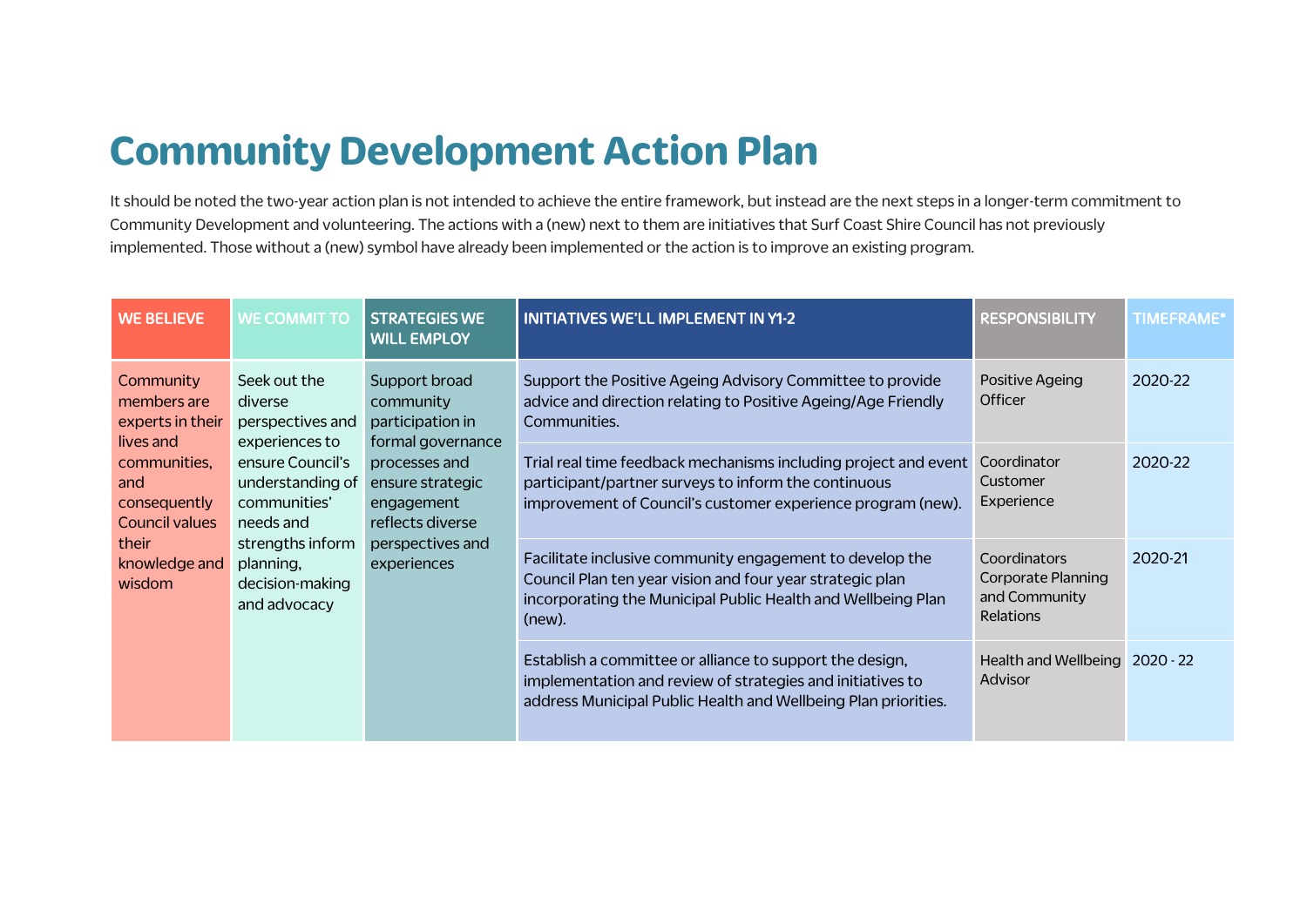| <b>WE BELIEVE</b>                                                                                    | WE COMMIT TO                                                                                                                               | <b>STRATEGIES WE</b><br><b>WILL EMPLOY</b>                                                                                                                                                               | <b>INITIATIVES WE'LL IMPLEMENT IN Y1-2</b>                                                                                                                                                                                                                                                               | <b>RESPONSIBILITY</b>                                                                                            | <b>TIMEFRAME*</b> |
|------------------------------------------------------------------------------------------------------|--------------------------------------------------------------------------------------------------------------------------------------------|----------------------------------------------------------------------------------------------------------------------------------------------------------------------------------------------------------|----------------------------------------------------------------------------------------------------------------------------------------------------------------------------------------------------------------------------------------------------------------------------------------------------------|------------------------------------------------------------------------------------------------------------------|-------------------|
| Each<br>community<br>member has                                                                      | Develop the<br>confidence, skills<br>and connections<br>of local leaders<br>and community<br>builders to work<br>together to<br>create the | Broker access to<br>resources including<br>information, data,<br>methodologies,<br>training,<br>connections,<br>funding<br>opportunities, etc.<br>for key partners in<br>delivering<br>community benefit | Scope the 'Thriveability' database and interface to facilitate<br>access to information and data about how our community is<br>faring (new).                                                                                                                                                             | Coordinator<br>Community and<br><b>Health Development</b>                                                        | 2020-21           |
| knowledge,<br>skills, care and<br>connections.<br>Feeling valued<br>and capable                      |                                                                                                                                            |                                                                                                                                                                                                          | Scope a community portal to make it easier for residents to<br>identify and join community groups and for groups to attract<br>new members and volunteers (new).                                                                                                                                         | Digital<br>Transformation<br>Project Manager                                                                     | 2021-22           |
| depends on<br>whether that<br>knowledge and<br>in their<br>know-how can<br>be shared and<br>utilised | positive changes<br>they want to see<br>communities                                                                                        |                                                                                                                                                                                                          | Develop an online Towards Environmental Leadership platform<br>to help connect community organisations involved in<br>environmental action to one another, tools and resources (new).                                                                                                                    | Coordinator<br>Sustainability                                                                                    | 2021-22           |
|                                                                                                      |                                                                                                                                            |                                                                                                                                                                                                          | Support Community Houses to identify sustainable funding<br>models that enable an expansion of their inclusive social,<br>recreational, education and vocational training programs.                                                                                                                      | Coordinator<br>Community and<br><b>Health Development</b>                                                        | 2020-22           |
|                                                                                                      |                                                                                                                                            |                                                                                                                                                                                                          | Align Council's grant funding streams to identify opportunities<br>to further leverage to Council's investment in delivering social,<br>cultural, economic, environmental outcomes. For example, pilot<br>a live Small Grants round to seed place based community<br>leadership training projects (new). | Coordinator<br>Community and<br>Health Development;<br><b>Coordinator Events:</b><br>Arts Development<br>Officer | 2020-21           |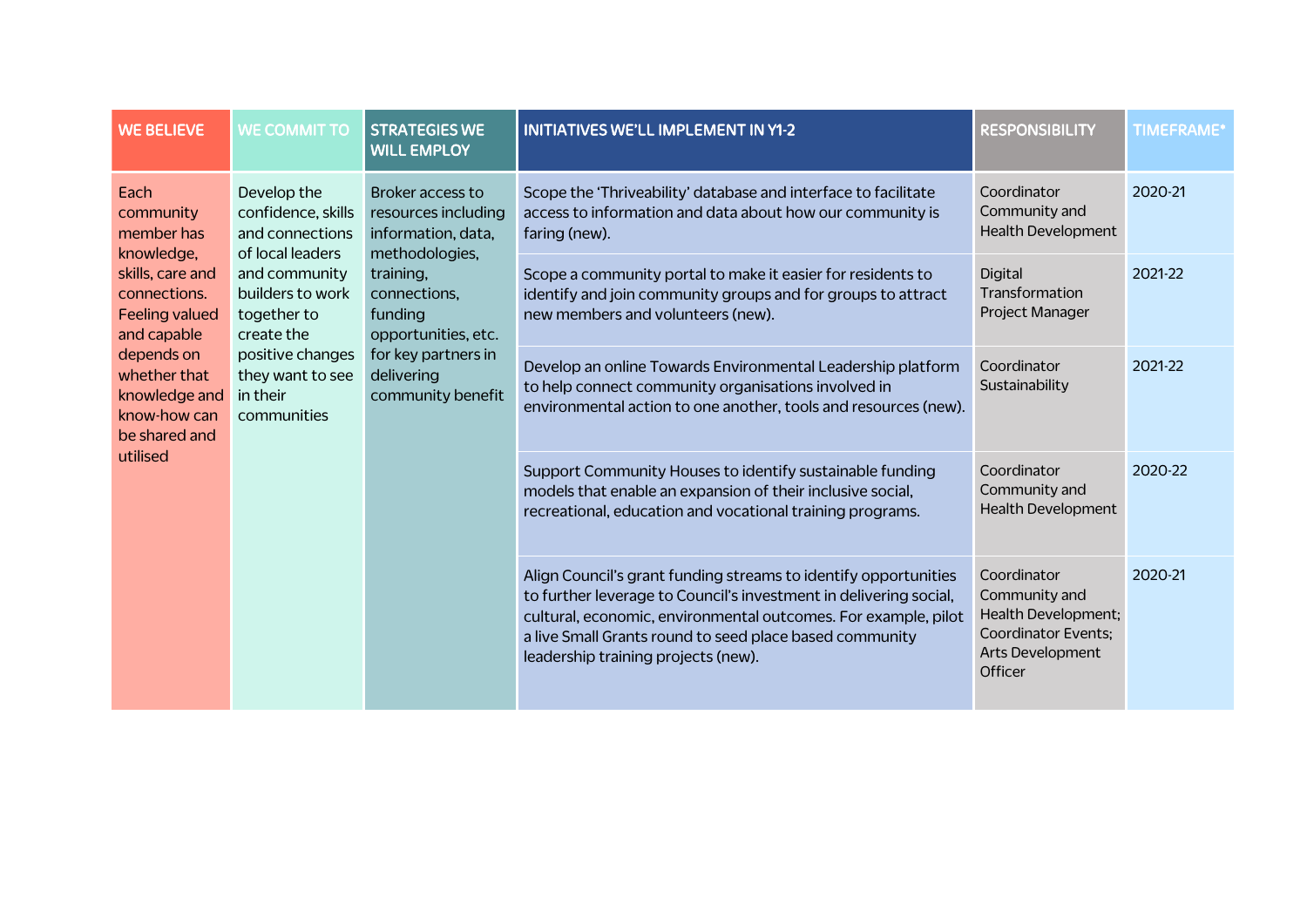| <b>WE BELIEVE</b>                                                                                                                                        | <b>WE COMMIT TO</b>                                                                     | <b>STRATEGIES WE</b><br><b>WILL EMPLOY</b>                            | <b>INITIATIVES WE'LL IMPLEMENT IN Y1-2</b>                                                                                                                                                                                                      | <b>RESPONSIBILITY</b>                                                                        | <b>TIMEFRAME*</b> |
|----------------------------------------------------------------------------------------------------------------------------------------------------------|-----------------------------------------------------------------------------------------|-----------------------------------------------------------------------|-------------------------------------------------------------------------------------------------------------------------------------------------------------------------------------------------------------------------------------------------|----------------------------------------------------------------------------------------------|-------------------|
|                                                                                                                                                          |                                                                                         |                                                                       | Design and deliver the Casuarina Community Leadership<br>Program to develop the unique knowledge, skills, care and<br>connections of participants to enable them to create the<br>positive changes in their communities.                        | Coordinator<br>Community and<br>Health Development;<br><b>Community Projects</b><br>Officer. | 2020-21           |
|                                                                                                                                                          |                                                                                         |                                                                       | Facilitate opportunities for peer and intergenerational learning,<br>tapping into the depth of knowledge and skill held by older<br>people in our communities.                                                                                  | Positive Ageing<br>Officer                                                                   | 2020-22           |
|                                                                                                                                                          |                                                                                         |                                                                       | Work with community groups and Volunteer Involving<br>Organisations to ensure their structures and systems are<br>sustainable and support good governance and effective<br>management and promote voluntary activity and active<br>citizenship. | <b>Volunteer Advisor</b>                                                                     | 2020-21           |
| Community<br>members are<br>empowered to<br>take the lead<br>every stage,<br>from deciding<br>on issues, to<br>identifying and<br>building on<br>achieve | Be flexible and<br>responsive in its<br>design and<br>implementation<br>of programs and | Work with<br>community to<br>support<br>community-led<br>planning and | Continue to support Community Asset Committees and<br>consider learnings of alternate models in the future<br>management of reserves and facilities.                                                                                            | Coordinator<br><b>Recreation Planning</b>                                                    | 2020-22           |
|                                                                                                                                                          | services, trialling<br>and evaluating<br>new ways to                                    | project<br>prioritisation<br>processes to<br>develop our              | Support the development of the Deans Marsh Community Plan<br>and delivery of strategies and initiatives aligned to Council's<br>strategic outcomes (new).                                                                                       | Coordinator<br><b>Community Health</b><br>and Development                                    | 2020-22           |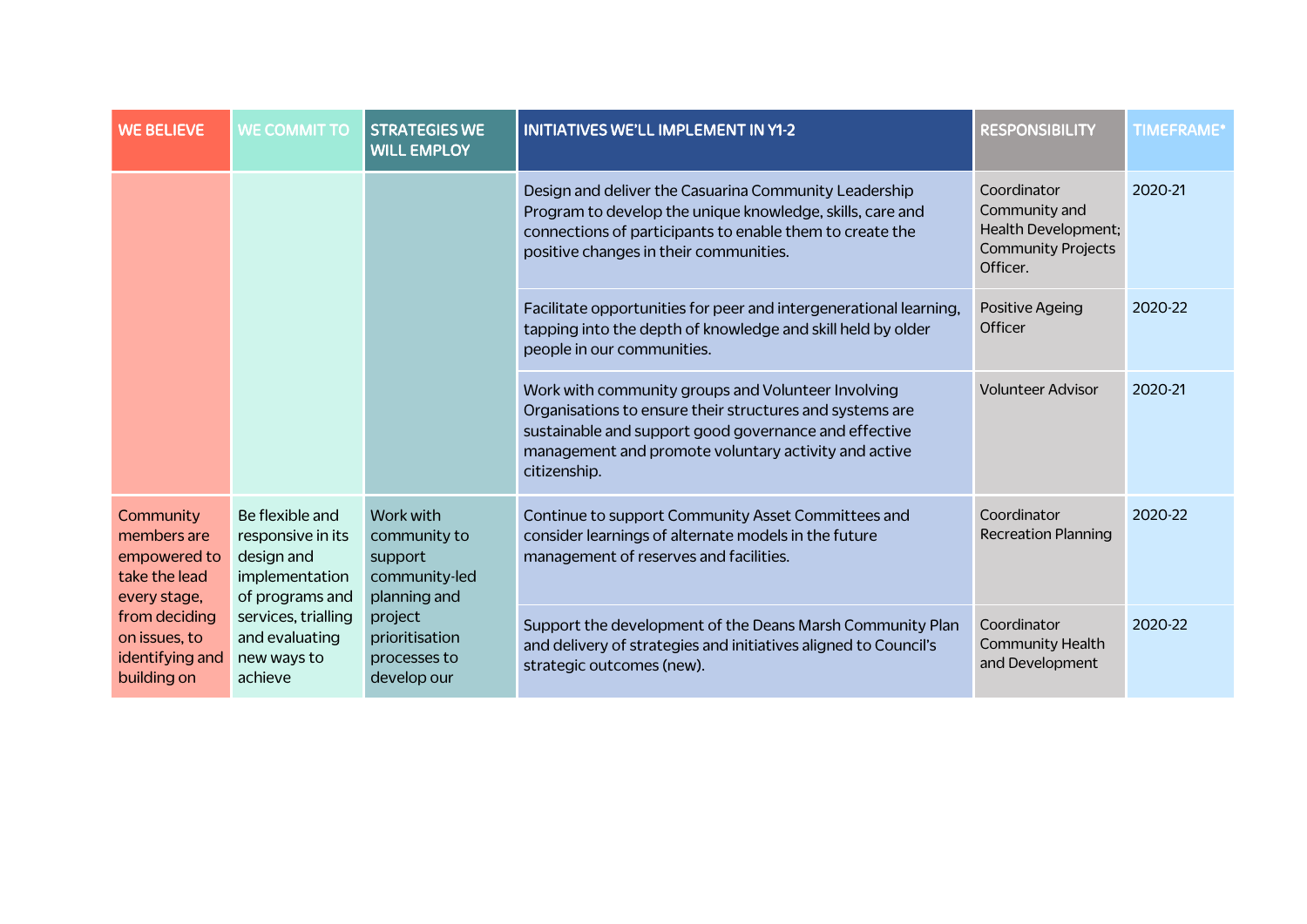| <b>WE BELIEVE</b>                                                                                                                                             | <b>WE COMMIT TO</b>                                                                                                                                        | <b>STRATEGIES WE</b><br><b>WILL EMPLOY</b>                                                                                                                          | <b>INITIATIVES WE'LL IMPLEMENT IN Y1-2</b>                                                                                                                                      | <b>RESPONSIBILITY</b>                                                    | <b>TIMEFRAME*</b> |
|---------------------------------------------------------------------------------------------------------------------------------------------------------------|------------------------------------------------------------------------------------------------------------------------------------------------------------|---------------------------------------------------------------------------------------------------------------------------------------------------------------------|---------------------------------------------------------------------------------------------------------------------------------------------------------------------------------|--------------------------------------------------------------------------|-------------------|
| assets, from<br>community<br>selecting and<br>outcomes<br>implementing<br>actions to<br>monitoring and<br>building<br>improvements<br>into future<br>planning |                                                                                                                                                            | understanding of<br>what is important to<br>our communities<br>and the most<br>effective ways<br>Council can<br>contribute to<br>achieving<br>community<br>outcomes | Support the Deans Marsh Festival Stand community-led project<br>pilot and evaluate the project management and delivery model<br>(new).                                          | <b>Community Project</b><br>Development Officer                          | 2021-22           |
|                                                                                                                                                               |                                                                                                                                                            |                                                                                                                                                                     | Continue to offer the Community Project Development<br>Program to support community by filtering projects proposals<br>through the most efficient design and delivery pathways. | <b>Community Project</b><br>Development Officer                          | 2020-21           |
|                                                                                                                                                               |                                                                                                                                                            | Value the time and energy of the community by filtering and<br>guiding community projects proposals through the most<br>efficient project support pathway.          | <b>Community Project</b><br>Development Officer                                                                                                                                 | 2020-21                                                                  |                   |
| Strong<br>productive<br>relationships,<br>nurtured over<br>time and a<br>shared way of<br>working are<br>central to<br>lasting change                         | Consistently<br>invest in<br>developing trust<br>and social capital<br>by prioritising<br>relationship<br>building among a<br>diverse range of<br>partners | Proactively network<br>to share information<br>and develop robust<br>local and regional<br>collaboration<br>structures                                              | Support and resource interest, identity and place based<br>networks to maximise opportunities for collective learning,<br>project collaboration, resource-sharing, etc.         | Coordinator<br>Community and<br><b>Health Development</b>                | 2021-22           |
|                                                                                                                                                               |                                                                                                                                                            |                                                                                                                                                                     | Provide a consistent and efficient process across on-line and<br>face-to-face channels for community members to be able<br>access information, services or maintenance.         | Coordinator<br>Customer<br>Experience                                    | 2021-22           |
|                                                                                                                                                               |                                                                                                                                                            |                                                                                                                                                                     | Identify opportunities for collective impact partnerships to<br>coordinate local and regional collaborative response to complex<br>issues and achieve shared goals.             | Community<br>Strengthening<br>Sustainability,<br>Economic<br>Development | 2020-22           |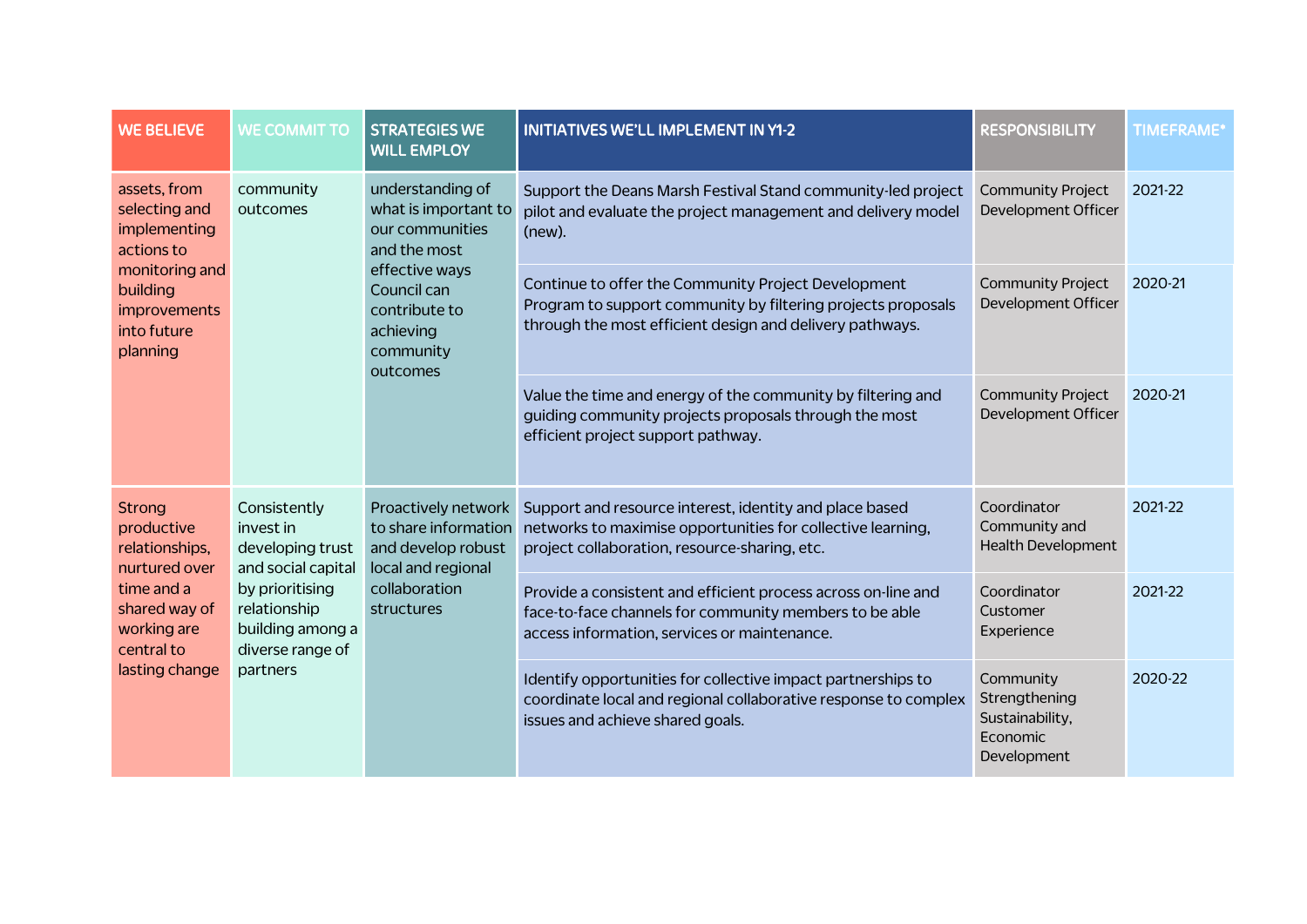| <b>WE BELIEVE</b>                                                                            | <b>WE COMMIT TO</b>                                                                                      | <b>STRATEGIES WE</b><br><b>WILL EMPLOY</b>                                                                                                                                                                                           | <b>INITIATIVES WE'LL IMPLEMENT IN Y1-2</b>                                                                                                                                                                                                             | <b>RESPONSIBILITY</b>                                                                                    | <b>TIMEFRAME*</b> |
|----------------------------------------------------------------------------------------------|----------------------------------------------------------------------------------------------------------|--------------------------------------------------------------------------------------------------------------------------------------------------------------------------------------------------------------------------------------|--------------------------------------------------------------------------------------------------------------------------------------------------------------------------------------------------------------------------------------------------------|----------------------------------------------------------------------------------------------------------|-------------------|
| The sense that<br>individuals and<br>communities<br>have of<br>themselves is<br>inextricably | Be principled and<br>equitable in its<br>planning and<br>allocation of<br>resources to<br>support access | Take a collaborative,<br>multidisciplinary<br>and asset-based<br>approach to local<br>development to<br>ensure<br>neighbourhoods,<br>public spaces and<br>facilities reflect the<br>needs and<br>aspirations of those<br>communities | Utilise place-knowing forums to share evidence, methodologies,<br>evaluations, resource opportunities, training and network<br>contacts for the purpose of testing place-making projects and<br>developing our place based approach (new).             | Coordinator<br><b>Strategic Planning,</b><br>Coordinator<br>Recreation and Open<br><b>Space Planning</b> | 2020-21           |
| linked to place.<br>In working with<br>communities<br>Council<br>considers the               | to infrastructure,<br>open space,<br>facilities,<br>programs and<br>services and                         |                                                                                                                                                                                                                                      | Continue to work with sporting clubs and recreation groups to<br>increase community input into the design, delivery and<br>programming of community facilities.                                                                                        | Coordinator<br>Recreation and Open<br><b>Space Planning</b>                                              | 2020-22           |
| unique and<br>interacting<br>elements of<br>nature, culture,<br>lifestyle,                   | networks                                                                                                 |                                                                                                                                                                                                                                      | Review access and allocation of Council facilities and spaces to<br>improve equity and increase utilisation. For example, explore<br>new community asset management models to support the<br>changing needs and strengths of for Senior Citizen Clubs. | Coordinator<br><b>Community Health</b><br>and Development                                                | 2020-21           |
| industries and<br>history of our<br>towns and<br>villages                                    |                                                                                                          |                                                                                                                                                                                                                                      | Continue to provide communities with support and resources to<br>run pop up and regular events and activities that promote the<br>unique nature, culture, lifestyle, industries and history of their<br>communities and districts.                     | <b>Coordinator Events</b>                                                                                | 2020-21           |